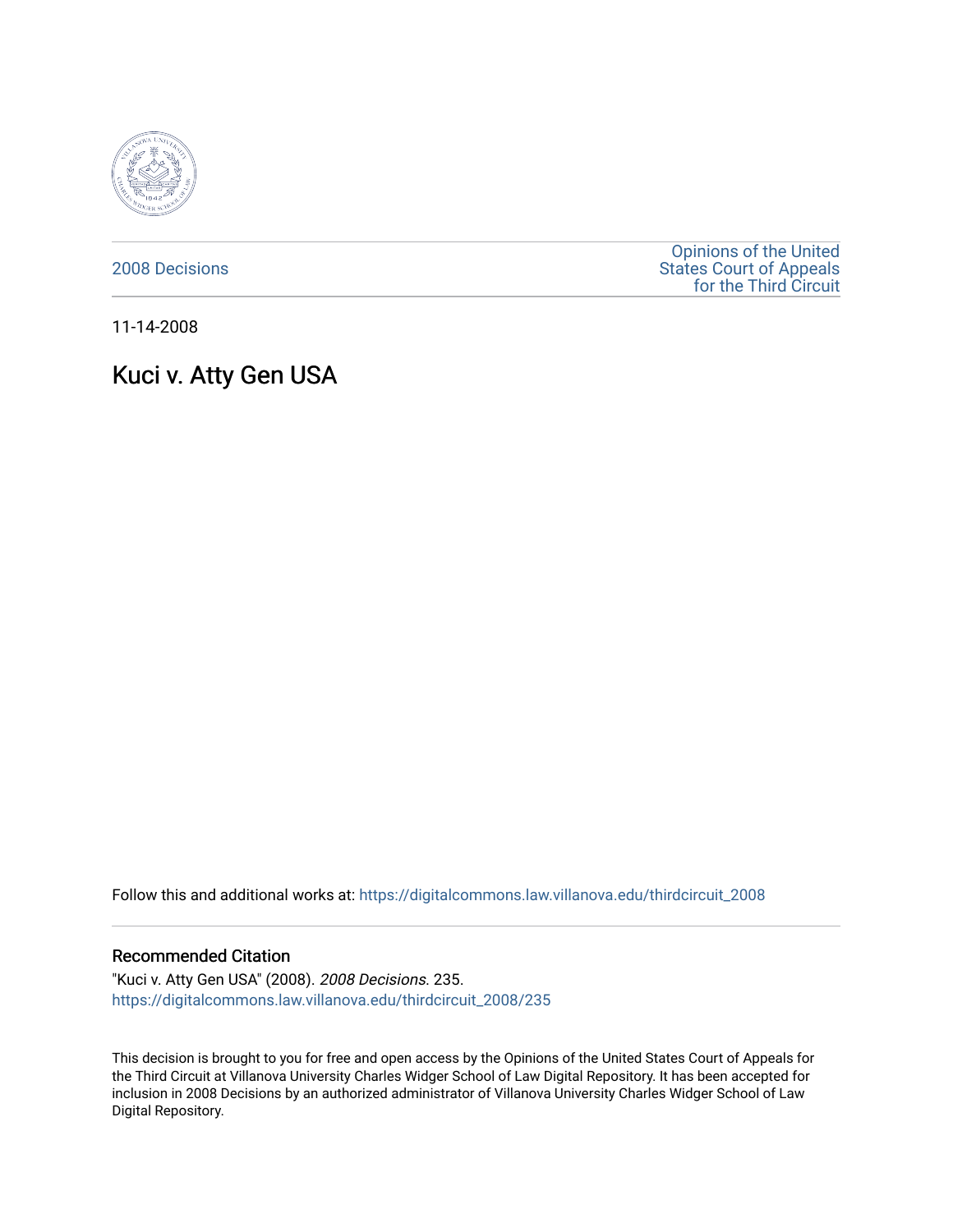### IMG-193 **NOT PRECEDENTIAL**

## UNITED STATES COURT OF APPEALS FOR THE THIRD CIRCUIT

 $\overline{a}$ 

l

 $\overline{a}$ 

 $\overline{\phantom{a}}$ 

Nos. 07-2272 & 07-3814

GUARA KUCI MARIGLEN SPAHIU, **Petitioners** 

v.

# ATTORNEY GENERAL OF THE UNITED STATES; SECRETARY OF DEPARTMENT OF HOMELAND SECURITY

On Petition for Review of an Order of the Board of Immigration Appeals (Agency Nos. A95-101-441 & A56-134-599) Immigration Judge: Honorable Rosalind K. Malloy

Submitted Pursuant to Third Circuit LAR 34.1(a) October 15, 2008

Before: SLOVITER, STAPLETON AND COWEN, Circuit Judges

(Opinion filed: November 14, 2008)

 $\overline{a}$ 

 $\overline{a}$ 

#### OPINION

PER CURIAM

Guara Kuci and Mariglen Spahiu, wife and husband, are natives and citizens of Albania who entered the United States in 2003. They were charged as being removable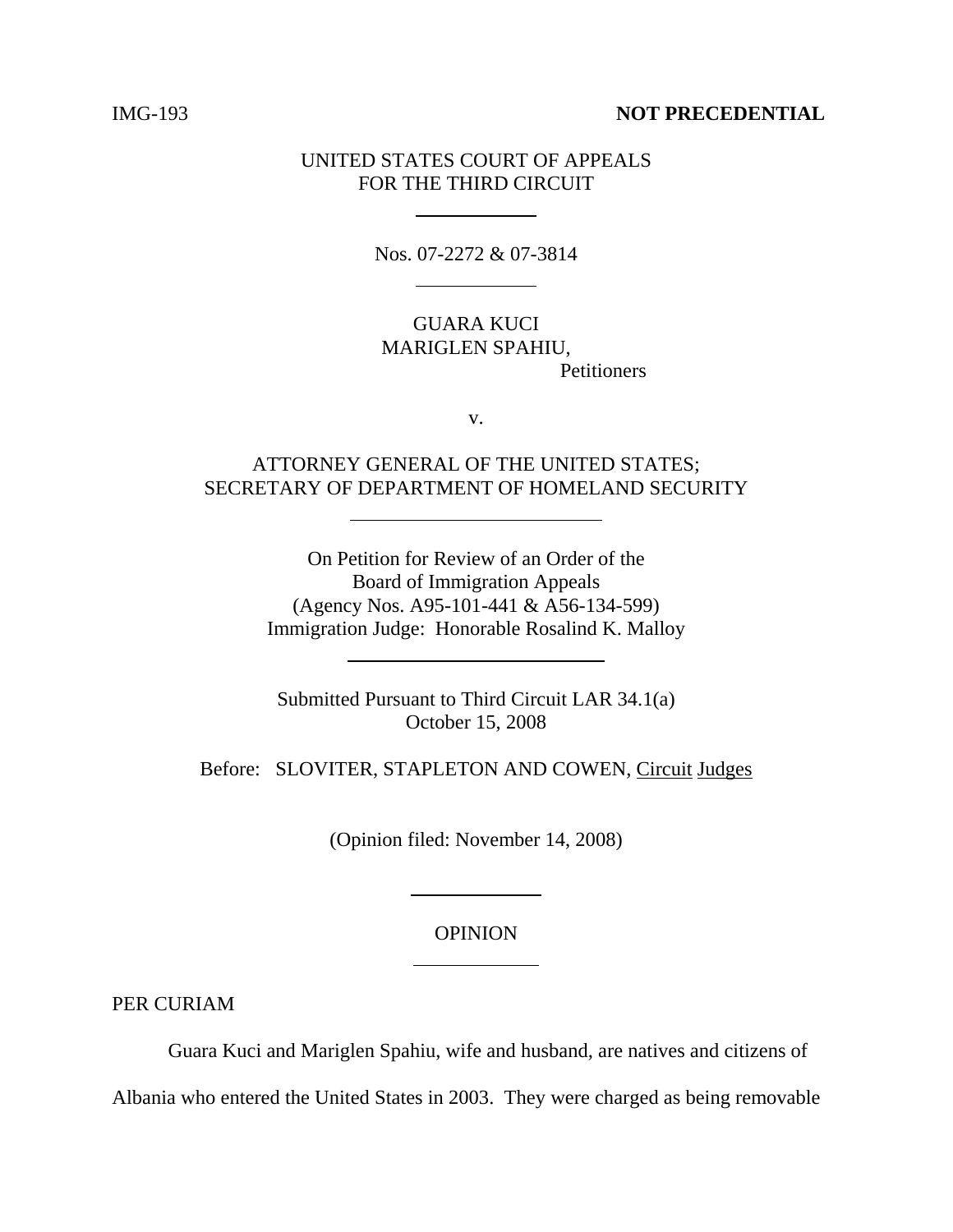based on their entry into this country without being admitted or paroled. See Immigration and Nationality Act ("INA")  $\S 212(a)(6)(A)(i)$  [8 U.S.C.  $\S 1182(a)(6)(A)(i)$ ].<sup>1</sup> The petitioners conceded removability and applied for asylum, withholding of removal, and protection under the United Nations Convention Against Torture ("CAT").<sup>2</sup> In support of their claims, Kuci testified that she regularly received phone calls encouraging her to go to Italy to have "a greater and brighter future." Then, in February 2003, individuals known for trafficking in women twice attempted to kidnap Kuci. As the would-be kidnappers fled after the second attempt, they threatened Kuci, saying "this is not the end of it." Kuci and her family reported both incidents to the police. Continuing to fear for her safety, Kuci remained in her home until May 2003, when she departed for the United States.

The Immigration Judge ("IJ") denied the petitioners' applications for asylum, finding that Kuci's experiences did not rise to the level of persecution because the kidnapping attempts were unsuccessful. The IJ also concluded that Kuci did not face future persecution because her marriage and age took her outside the targeted social group.

In their appeal to the Board of Immigration Appeals ("BIA"), the petitioners defined the particular social group to which Kuci belongs as "young women who have

<sup>&</sup>lt;sup>1</sup> Spahui was also charged with assisting an alien in illegally entering the United States. See INA § 212(a)(6)(E)(i) [8 U.S.C. § 1182(a)(6)(E)(i)].

<sup>&</sup>lt;sup>2</sup> Spahiu's claims are derivative of his wife's.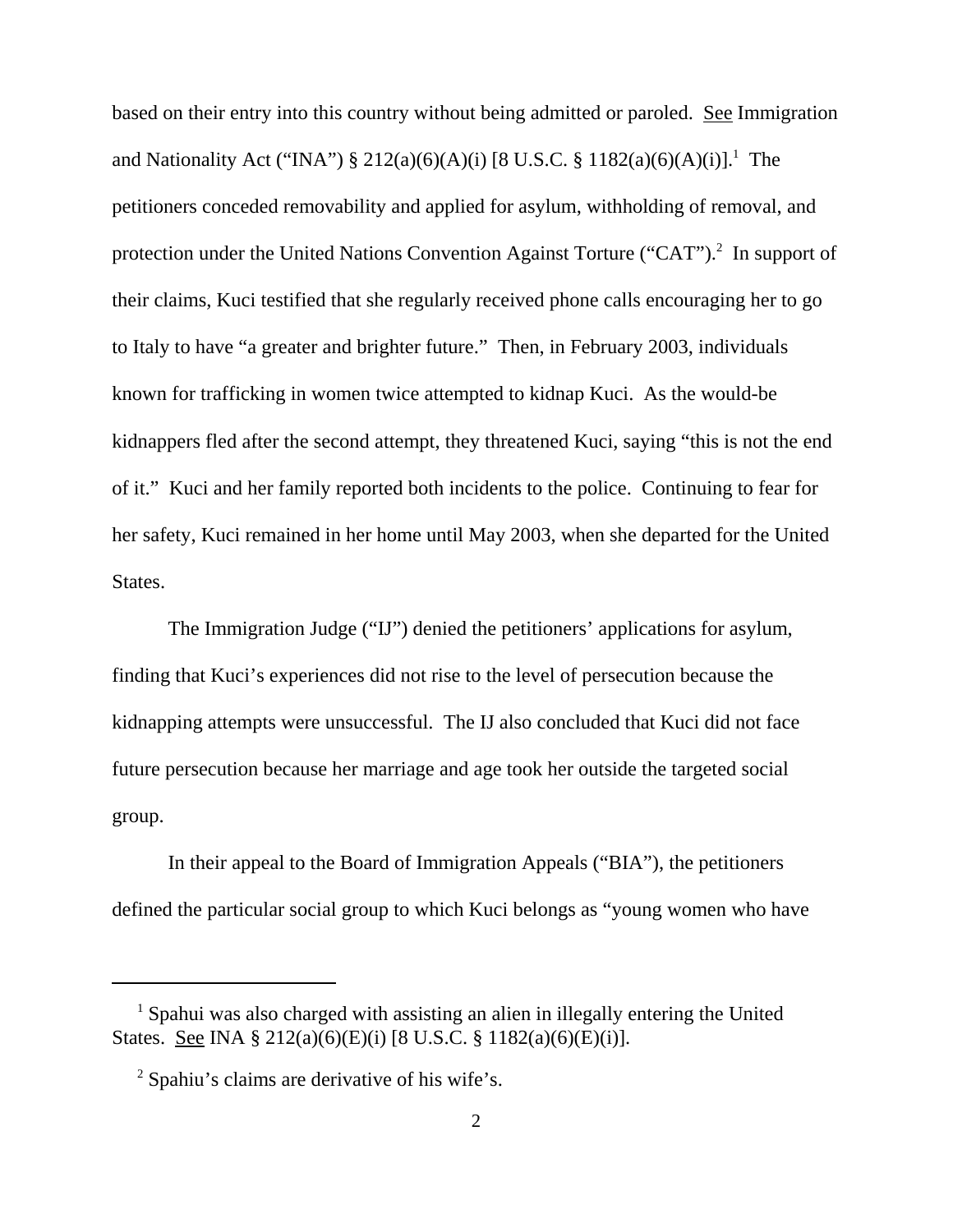been approached or threatened with kidnapping, forced [prostitution] or killing by human traffickers that the government of Albania either cannot or will not control." The BIA dismissed the appeal. The Board accepted Kuci's testimony as credible and concluded that her experiences did rise to the level of persecution. But, relying in part on the standard for social group membership set forth in In re A-M-E, 24 I. & N. Dec. 69 (BIA 2007), the BIA concluded that the petitioners' particular social group definition was too broad because it was based "solely on . . . the person's gender and contact, no matter how minimal and apparently, without regard to any particular age, with human traffickers."

In April 2007, the petitioners filed in this Court a petition for review of the BIA's decision. (C.A. No. 07-2272). The petitioners also filed a motion for reconsideration with the BIA, alleging that because In re A-M-E was decided while their appeal was pending before the Board, the standard set forth in that case was inappropriately applied to them. The BIA rejected this retroactivity argument, reasoning that In re A-M-E did not change the definition of "particular social group" in any way relevant to the petitioners' case. The petitioners filed another petition for review. (C.A. No. 07-3814). The cases have been consolidated for all purposes.

We have jurisdiction over the petitions pursuant to INA  $\S 242(a)(1)$  [8 U.S.C. § 1252(a)(1)]. Because the BIA rendered its own decision on the merits, we review only the BIA's, not the IJ's, decision.<sup>3</sup> See Gao v. Ashcroft, 299 F.3d 266, 271 (3d Cir. 2002).

<sup>&</sup>lt;sup>3</sup> We review the denial of reconsideration for abuse of discretion. <u>See Borges v.</u> Gonzales, 402 F.3d 398, 404 (3d Cir. 2005). The petitioners, however, have not raised any challenge to the denial of their motion for reconsideration.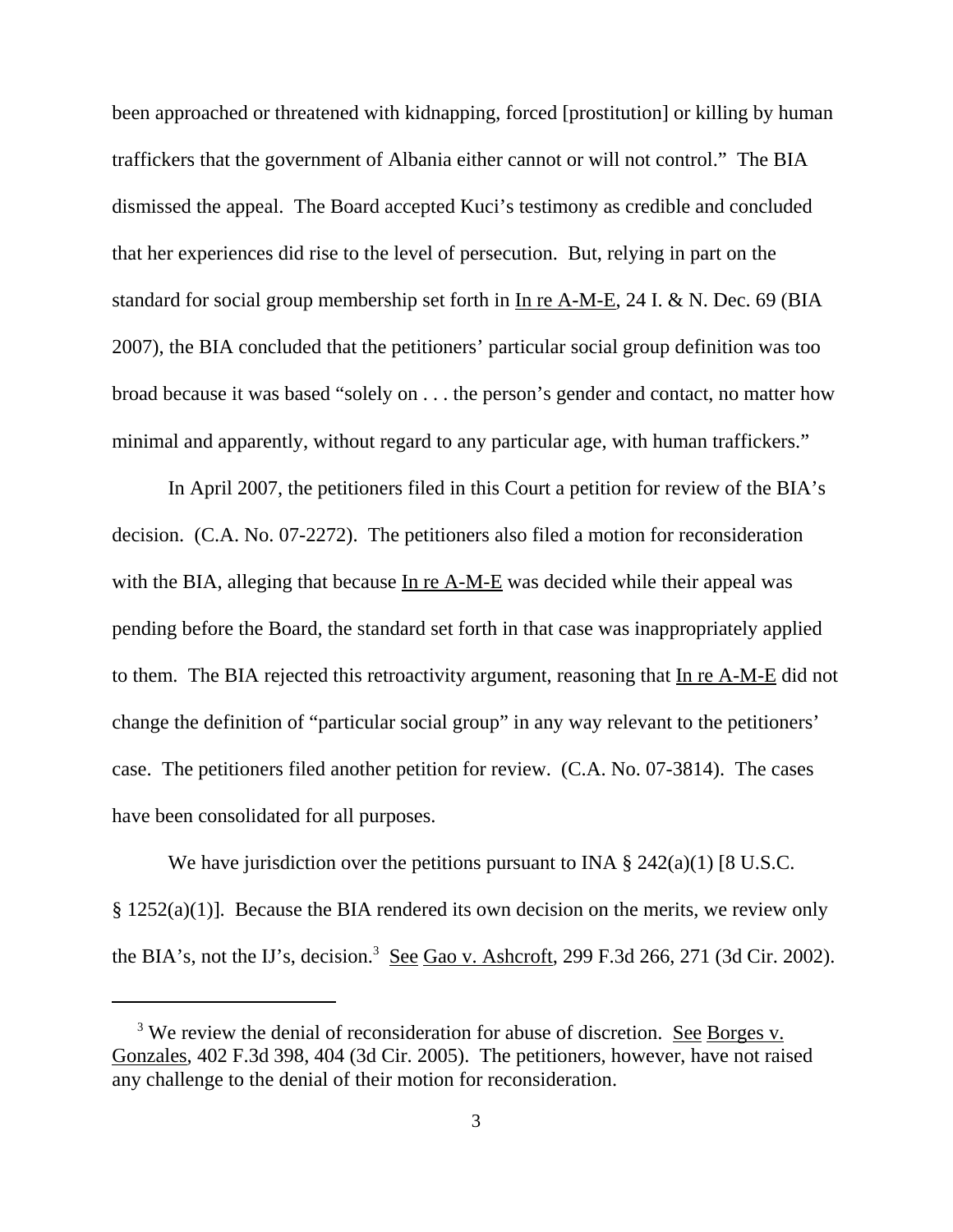An applicant for asylum has the burden of establishing that he is unable or unwilling to return to his home country "because of [past] persecution or a well-founded fear of future persecution on account of race, religion, nationality, membership in a particular social group, or political opinion[.]" INA  $\S 101(a)(42)(A)$  [8 U.S.C.  $\S 1101(a)(42)(A)$ ]; see 8 C.F.R. § 208.13(a); Abdille v. Ashcroft, 242 F.3d 477, 482 (3d Cir. 2001). Significantly, the BIA stated that it "accept[ed] Ms. Kuci's testimony as credible" and that the attempted kidnappings were "sufficiently 'menacing and concrete' to rise to the level of persecution under the Act." Therefore, the issue before us requires us to focus on whether an applicant's proffered "particular social group" is cognizable under INA  $\S$  $101(a)(42)(A)$ , a question of law subject to de novo review. See Escobar v. Gonzales, 417 F.3d 363, 365 (3d Cir. 2005) (citing Wang v. Ashcroft, 368 F.3d 347, 349 (3d Cir. 2004)).

At various points in their brief, the petitioners touch on the "particular social group" definition. For example, they state that the "lead petitioner's testimony and her asylum applications show evidence of the persecution and the discrimination she personally endured, only because she was a young Albanian woman who was targeted by . . . individuals that the government could not and was not able [to] control." Later, the petitioners note that the BIA's rejection of their "particular social group" definition "was challenged . . . in [the] Motion to Reconsider . . . which stressed [that] . . . young women in general are a particular group that has characteristics which are indisputable and not subject to change." Finally, the petitioners assert that the BIA's description of Kuci's